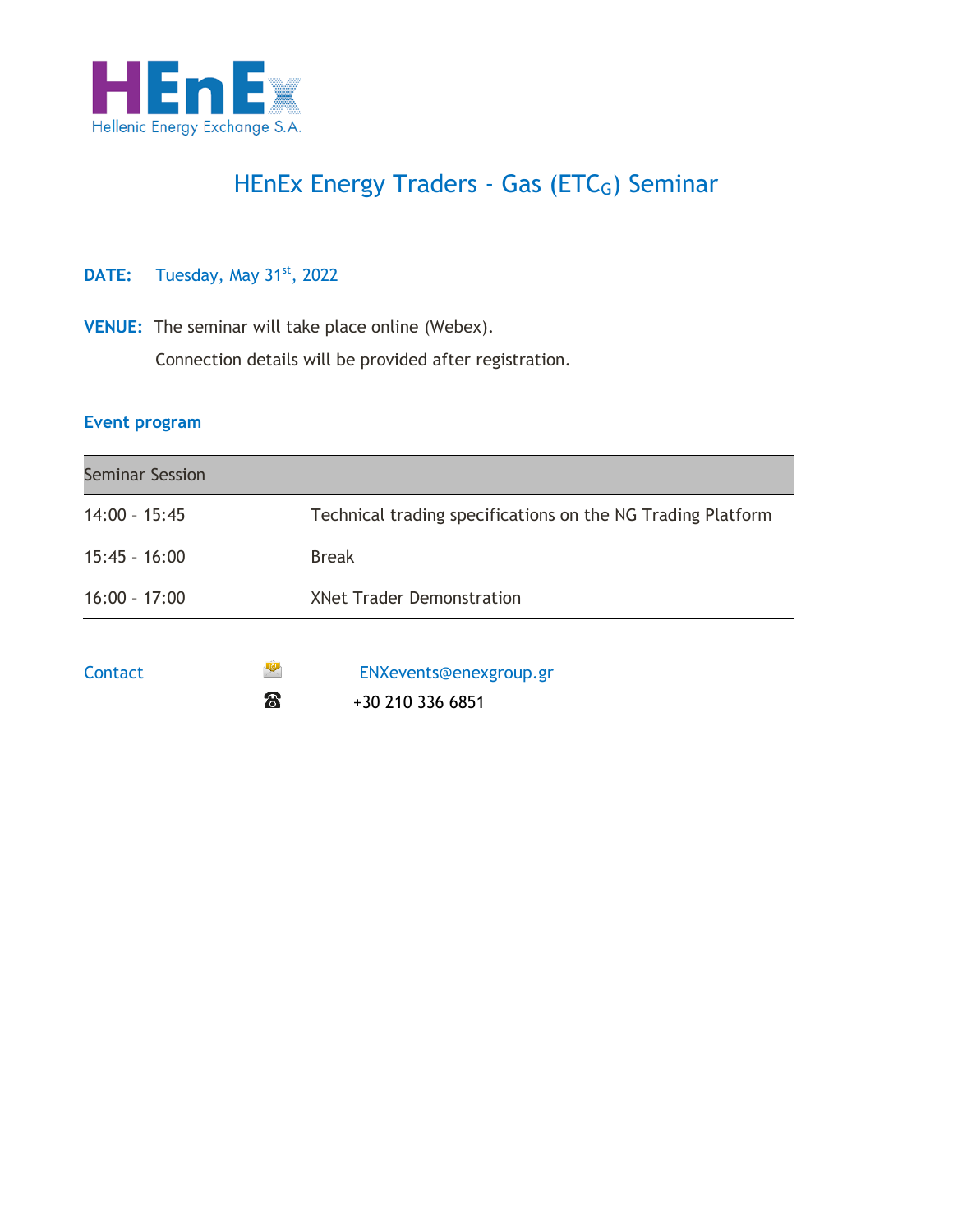# HEnEx Energy Traders - Gas (ETC<sub>G</sub>) Seminar overview and registration process

#### **Overview**

The seminar will focus on technical trading specifications on the NG Trading Platform and the functionality of the XNet Trader application. The seminar will be held in English.

## **Objectives**

Seminar attendees will gain further insight of trading practice. Market rules, timelines, order types, trading methods and relevant technical decisions will be analyzed. A hands-on demonstration of the XNet Trader application will follow.

#### **Who should attend?**

Traders who wish to acquire HEnEx's "Energy Trader Certificate - Gas (ETC<sub>G</sub>)" and/or market professionals who wish to gain a deeper understanding of HEnEx's NG Trading Platform.

ETC<sup>G</sup> candidates who meet all criteria of Article 2 par. 2.5 of Decision 3: "Participants' professional competence in the Natural Gas Trading Platform of HEnEx", will be eligible to apply for an Energy Trader Certificate – Gas from HEnEx, by making use of the exemption from certification exams.

Please be aware that, the certification process through an exemption from exams is only available to employees of HEnEx's Participants in the NG Trading Platform and that all Participants of the NG Trading Platform of HEnEx must employ at least one Certified Trader.

## **Pricing**

The Participation Fee is €186.

The fee needs to be deposited to HEnEx's Bank Account until Friday 27/05/2022. The deposit information field should include the text **"HEnEx Energy Traders - Gas (ETCG) Seminar"**.

#### **HEnEx's Bank account details**

Beneficiary: Hellenic Energy Exchange S.A. Bank: National Bank of Greece S.A. IBAN: GR69 0110 0440 0000 0440 0291 144 SWIFT: ETHNGRAA

## **Registration Process**

1. Registration

For your participation, please register [here](https://www.enexgroup.gr/web/guest/etc-gas-seminar-registration-form) by Friday 27/05/2022 @12:00 EET. You are kindly requested to fill in your personal information in English. After this time, no registration application will be processed.